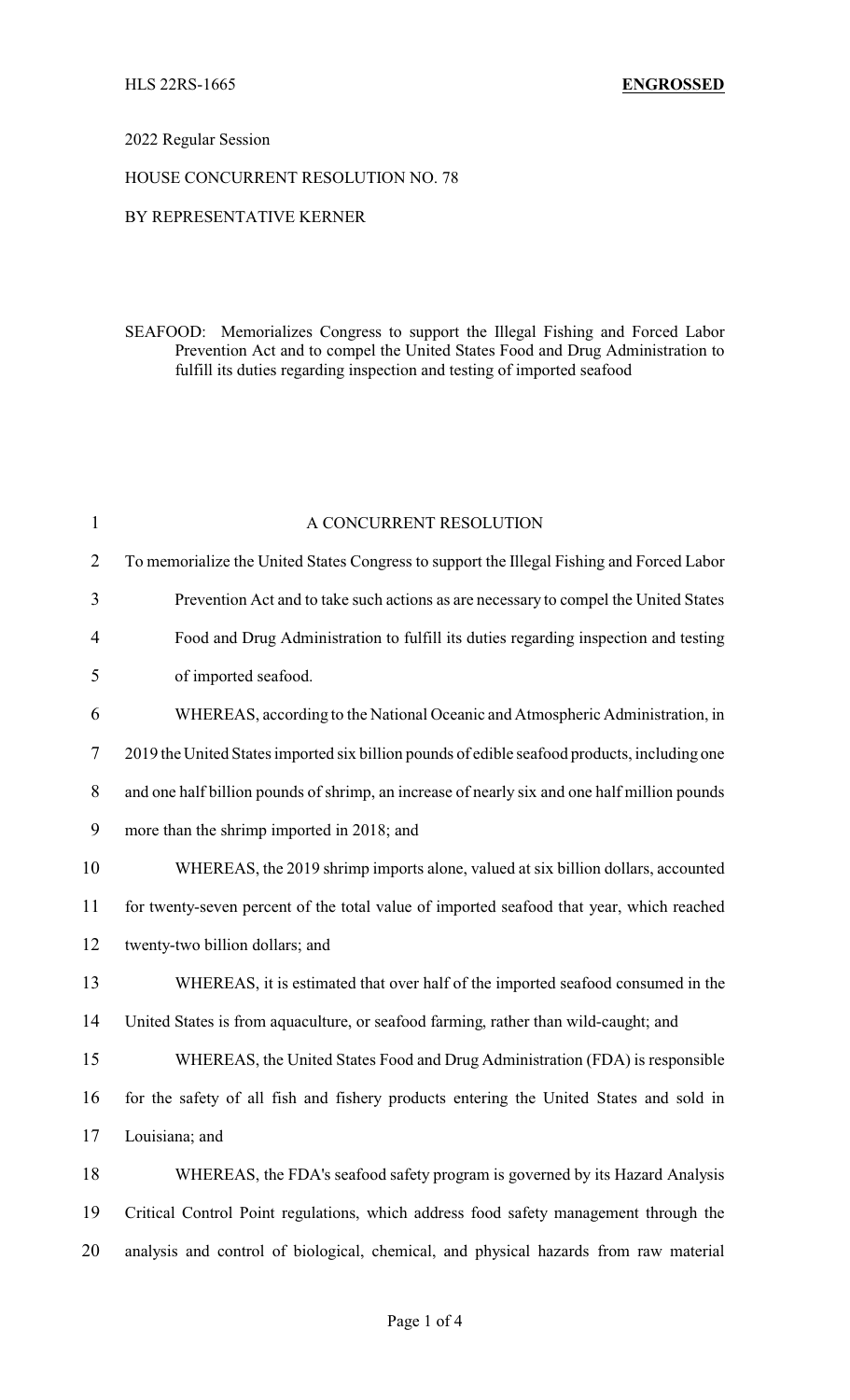production, procurement and handling, to manufacturing, distribution, and consumption of the finished product; and WHEREAS, FDA regulations are supposed to measure compliance for imported seafood with inspections of foreign processing facilities, sampling of seafood offered for import into the United States, domestic surveillance sampling of imported products, inspections of seafood importers, foreign country program assessments, and the use of information from foreign partners and FDA overseas offices; and WHEREAS, in 2011 the FDA was only inspecting two percent of the seafood imported into the United States; and WHEREAS, unfortunately 2011 is the last year for which data regarding the percentage of imports inspected is available due to a lack of transparency and inadequate assessment measures; and WHEREAS, in 2011 the Government Accountability Office (GAO) noted that the FDA's assessments of foreign aquaculture operations was limited by the FDA's lack of procedures, criteria, and standards; and ten years later, a 2021 GAO report found that the agency was failing to monitor the effectiveness of its own enforcement policies and procedures; and WHEREAS, in contrast, the European Union regularly conducts physical checks of approximately twenty percent of all imported fish products that are fresh, frozen, dry, salted, or hermetically sealed, and for certain fishery products, physical checks are conducted on approximately fifty percent of imports; and 22 WHEREAS, the Louisiana State University School of Renewable Natural Resources published a 2020 paper titled "Determination of Sulfite and Antimicrobial Residue in Imported Shrimp to the USA", which presented findings from a study of shrimp imported from India, Thailand, Indonesia, Vietnam, China, Bangladesh, and Ecuador and purchased 26 from retail stores in Baton Rouge, Louisiana; and WHEREAS, a screening of these shrimp for sulfites and residues from antimicrobial drugs found the following: (1) five percent of the shrimp contained malachite green, (2) seven percent contained oxytetracycline, (3) seventeen percent contained fluoroquinolone,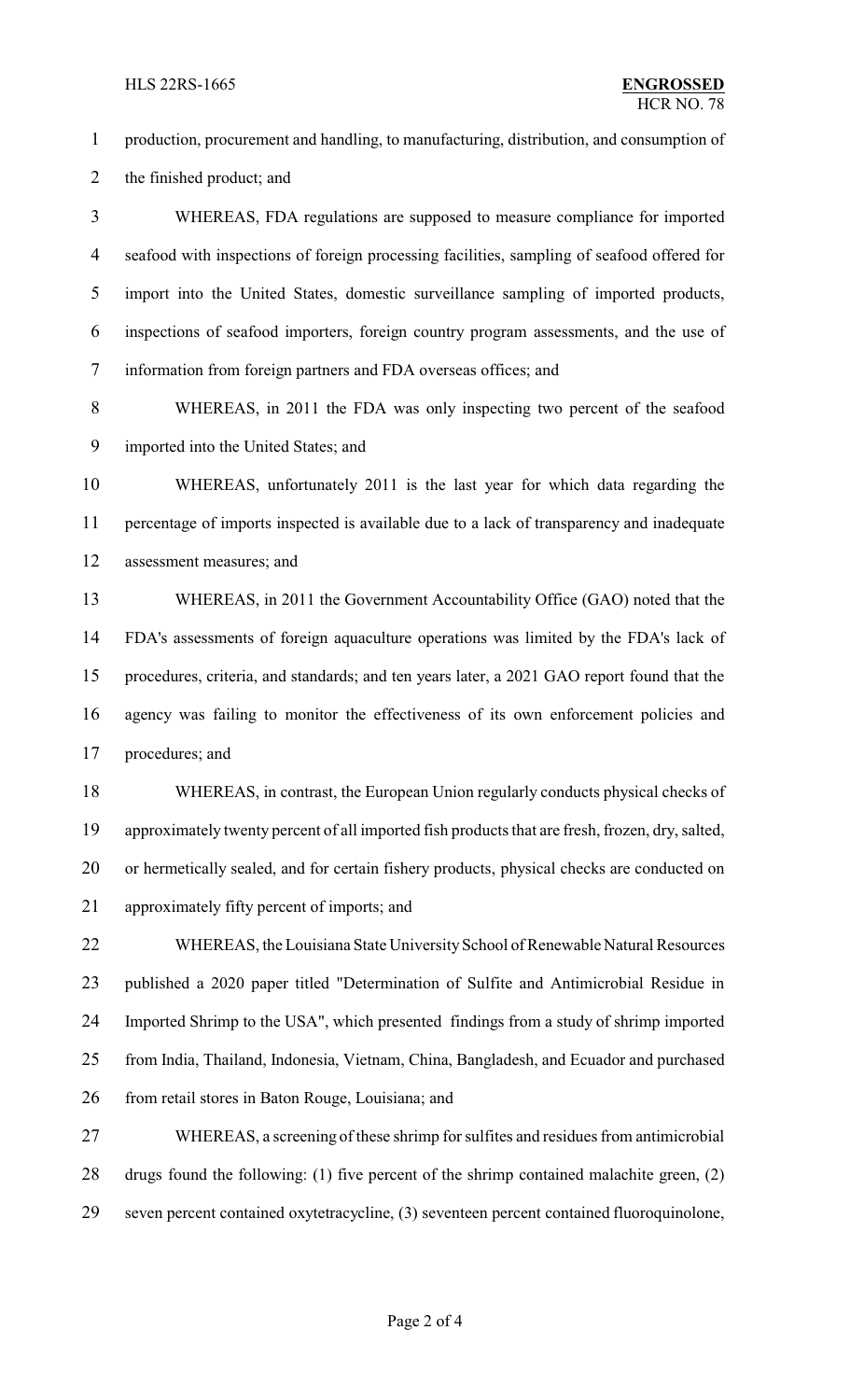and (4) seventy percent contained nitrofurantoin, all of which have been banned by the FDA in domestic aquaculture operations; and WHEREAS, although the FDA requires that food products exposed to sulfites must include a label with a statement about the presence of sulfites, of the forty-three percent of these locally purchased shrimp found to contain sulfites, not one package complied with this labeling requirement; and WHEREAS, the drug and sulfite residues included in this screening can be harmful to human health during both handling and consumption and have been known to cause all of the following: liver damage and tumors, reproductive abnormalities, cardiac arrhythmia, renal failure, hemolysis, asthma attacks, and allergic reactions; and WHEREAS, the results of this studyconfirm that existing screeningand enforcement measures for imported seafood are insufficient; whatever the percentage of imports inspected may be, seafood is currently being imported that contains unsafe substances that put American consumers at risk; and WHEREAS, because imported seafood is not held to the same standards as domestic seafood, domestic fishing industries are put at a distinct and significant disadvantage commercially; and WHEREAS, according to the Louisiana Department of Wildlife and Fisheries, the average value of Louisiana shrimp fell from three dollars and eighty cents per pound in 1980 to one dollar fifty cents per pound in 2017; and WHEREAS, this unfair competition allows foreign competitors to flood the United States market with seafood harvested under intensive farming practices using antimicrobial drugs, while devastating local industries and the coastal communities built around them; and WHEREAS, proposed federal legislation cosponsored by Representative Garret Graves of Louisiana titled the Illegal Fishing and Forced Labor Prevention Act, originally 26 filed as H.R. 3075 and as incorporated into H.R. 4521 of the 117<sup>th</sup> Congress, seeks to combat illegal, unreported, and unregulated fishing practices in the international seafood supply chain which contribute to the foregoing inadequacies; and WHEREAS, the proposed legislation seeks to enhance monitoring, inspection, data

collection, labeling, and transparency related to imported seafood; to improve the ability of